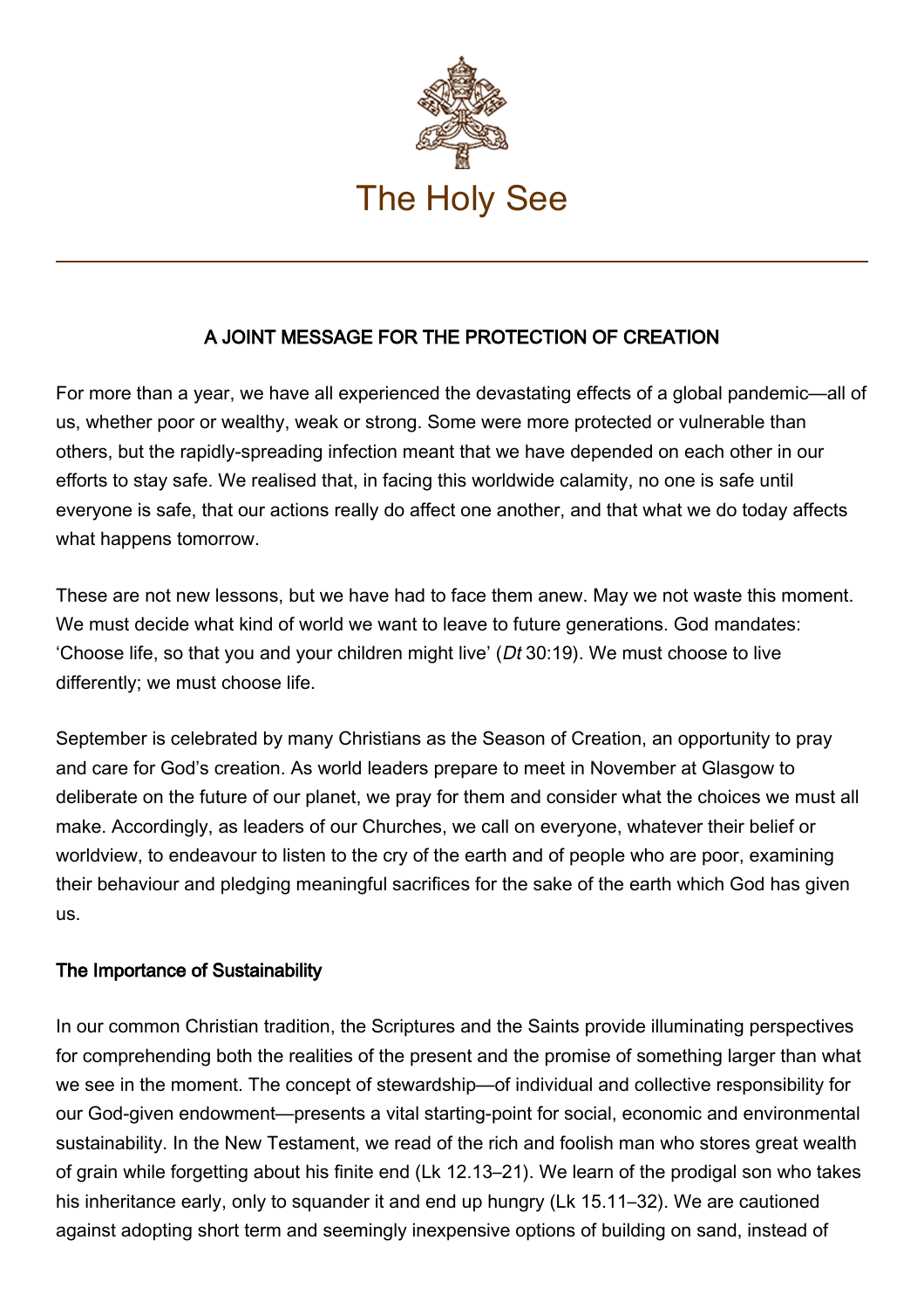building on rock for our common home to withstand storms (Mt 7.24–27). These stories invite us to adopt a broader outlook and recognise our place in the extended story of humanity.

But we have taken the opposite direction. We have maximised our own interest at the expense of future generations. By concentrating on our wealth, we find that long-term assets, including the bounty of nature, are depleted for short-term advantage. Technology has unfolded new possibilities for progress but also for accumulating unrestrained wealth, and many of us behave in ways which demonstrate little concern for other people or the limits of the planet. Nature is resilient, yet delicate. We are already witnessing the consequences of our refusal to protect and preserve it (Gn 2.15). Now, in this moment, we have an opportunity to repent, to turn around in resolve, to head in the opposite direction. We must pursue generosity and fairness in the ways that we live, work and use money, instead of selfish gain.

## The Impact on People Living with Poverty

The current climate crisis speaks volumes about who we are and how we view and treat God's creation. We stand before a harsh justice: biodiversity loss, environmental degradation and climate change are the inevitable consequences of our actions, since we have greedily consumed more of the earth's resources than the planet can endure. But we also face a profound injustice: the people bearing the most catastrophic consequences of these abuses are the poorest on the planet and have been the least responsible for causing them. We serve a God of justice, who delights in creation and creates every person in God's image, but also hears the cry of people who are poor. Accordingly, there is an innate call within us to respond with anguish when we see such devastating injustice.

Today, we are paying the price. The extreme weather and natural disasters of recent months reveal afresh to us with great force and at great human cost that climate change is not only a future challenge, but an immediate and urgent matter of survival. Widespread floods, fires and droughts threaten entire continents. Sea levels rise, forcing whole communities to relocate; cyclones devastate entire regions, ruining lives and livelihoods. Water has become scarce and food supplies insecure, causing conflict and displacement for millions of people. We have already seen this in places where people rely on small scale agricultural holdings. Today we see it in more industrialised countries where even sophisticated infrastructure cannot completely prevent extraordinary destruction.

Tomorrow could be worse. Today's children and teenagers will face catastrophic consequences unless we take responsibility now, as 'fellow workers with God' (Gn 2.4–7), to sustain our world. We frequently hear from young people who understand that their futures are under threat. For their sake, we must choose to eat, travel, spend, invest and live differently, thinking not only of immediate interest and gains but also of future benefits.We repent of our generation's sins. We stand alongside our younger sisters and brothers throughout the world in committed prayer and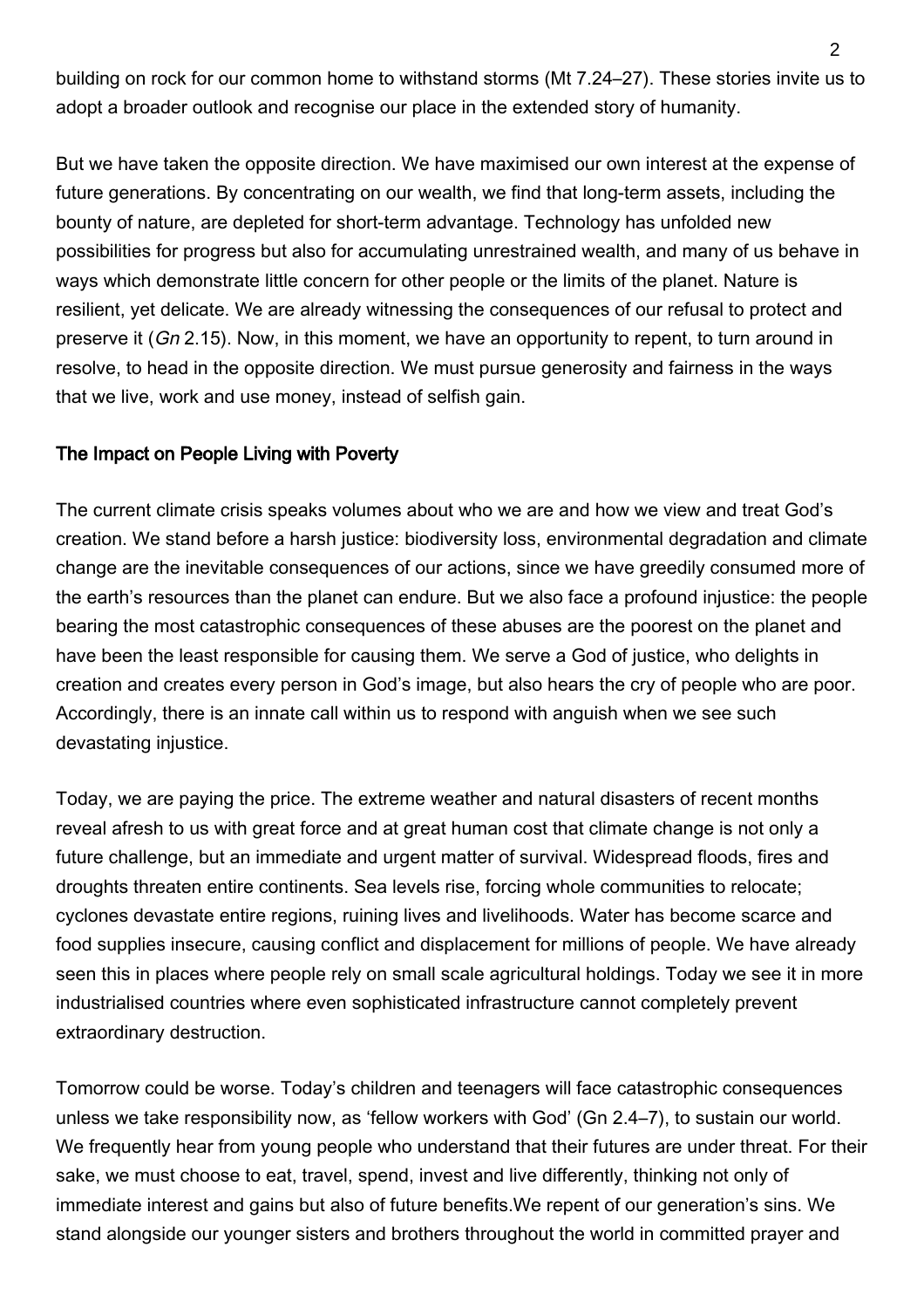dedicated action for a future which corresponds ever more to the promises of God.

## The Imperative of Cooperation

Over the course of the pandemic, we have learned how vulnerable we are. Our social systems frayed, and we found that we cannot control everything. We must acknowledge that the ways we use money and organize our societies have not benefited everyone. We find ourselves weak and anxious, submersed in a series of crises; health, environmental, food, economic and social, which are all deeply interconnected.

These crises present us with a choice. We are in a unique position either to address them with shortsightedness and profiteering or seize this as an opportunity for conversion and transformation. If we think of humanity as a family and work together towards a future based on the common good, we could find ourselves living in a very different world. Together we can share a vision for life where everyone flourishes. Together we can choose to act with love, justice and mercy. Together we can walk towards a fairer and fulfilling society with those who are most vulnerable at the centre.

But this involves making changes. Each of us, individually, must take responsibility for the ways we use our resources. This path requires an ever-closer collaboration among all churches in their commitment to care for creation. Together, as communities, churches, cities and nations, we must change route and discover new ways of working together to break down the traditional barriers between peoples, to stop competing for resources and start collaborating.

To those with more far-reaching responsibilities—heading administrations, running companies, employing people or investing funds—we say: choose people-centred profits; make short-term sacrifices to safeguard all our futures; become leaders in the transition to just and sustainable economies. 'To whom much is given, much is required.' (Lk 12:48)

This is the first time that the three of us feel compelled to address together the urgency of environmental sustainability, its impact on persistent poverty, and the importance of global cooperation. Together, on behalf of our communities, we appeal to the heart and mind of every Christian, every believer and every person of good will. We pray for our leaders who will gather in Glasgow to decide the future of our planet and its people. Again, we recall Scripture: 'choose life, so that you and your children may live' (Dt 30:19). Choosing life means making sacrifices and exercising self-restraint.

All of us—whoever and wherever we are—can play a part in changing our collective response to the unprecedented threat of climate change and environmental degradation.

Caring for God's creation is a spiritual commission requiring a response of commitment. This is a